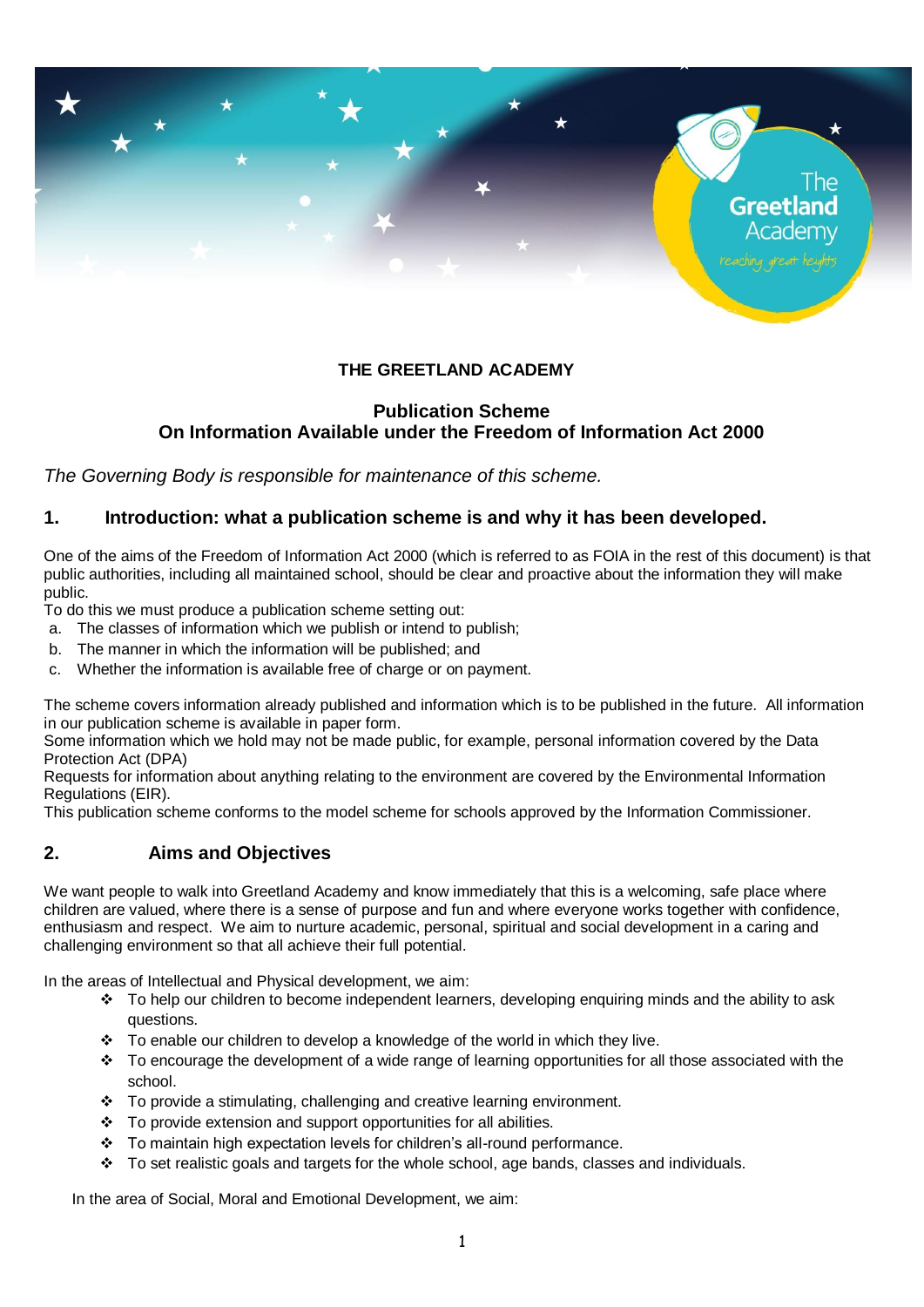- To establish and maintain good working and caring relationships between all staff, parents, children, governors and the community.
- \* To encourage children to take personal responsibility for their own actions and develop positive strategies of self-discipline.
- To promote in all children a clear understanding of right and wrong.
- $\cdot \cdot$  To help our children towards and understanding of their responsibilities as citizens.

In the area of Personal Development, we aim:

- To enable all members of our school community to experiences success within their own development.
- To acknowledge and reward personal achievement through praised and encouragement.

In the areas of Spiritual and Cultural Development, we aim:

- To encourage an empathy with the needs of others and a respect for all, regardless of culture, race or religion.
- $\cdot \cdot$  To help our children to appreciate the importance of beliefs and values in human affairs.
- $\cdot \cdot$  To promote a sense of awe and wonder about the world, human achievement and human life.

We will take every opportunity to positively promote the school and to celebrate its strengths whilst maintaining a rigorous programme of monitoring and review.

*This publication scheme is a means of showing how we are pursuing these aims.*

# **3. Categories of Information Published**

The publication scheme guides you to information which we currently publish (or have recently published) or which we will publish in the future. This is split into categories of information known as 'classes'. These are contained in Section 6 of this scheme.

The classes of information that we undertake to make available are organised into seven broad topic areas:

*Class 1 Who we are and what we do –* Organisational Information, locations and contacts, constitutional and legal governance – This will be **current** information only

*Class 2 What we spend and how we spend it –* Financial information relating to projected and actual income and expenditure, tendering, procurement and contracts

*Class 3 What our priorities are and how we are doing –* strategy and performance information, plans, assessments, inspections and reviews – **current** information

*Class 4 How we make decisions –* Policy proposals and decisions. Decision making processes, internal criteria and procedures, consultations

*Class 5 Our policies and procedures –* **current** written protocols for delivering our functions and responsibilities

*Class 6 Lists and registers* – information held in registers required by law and other lists and registers relating to the functions of the academy. **Current only** – this does not include the attendance register

*Class 7 The service we offer –* advice and guidance, booklets and leaflets, transactions and media releases. A description of the services offered – **current only**

The classes of information will not generally include:

- Information the disclosure of which is prevented by law, or exempt under the Freedom of Information Act, or is otherwise properly considered to be protected from disclosure.
- Information in draft form.
- Information that is no longer readily available as it is contained in files that have been placed in archive storage, or is difficult to access for similar reasons.

## **4. How to Request Information**

If you require a paper version of any of the documents within the scheme, please contact the school by telephone, email, fax or letter. Contact details are set out below.

Email: Key Stage 2– [ks2@greetlandacademy.org.uk](mailto:ks2@greetlandacademy.org.uk)

Key Stage 1– [ks1@greetlandacademy.org.uk](mailto:ks1@greetlandacademy.org.uk) 

Telephone: 01422 372893 Fax – 01422 377125

Contact address: Greetland Academy, School Street, Greetland, Halifax, West Yorkshire HX4 8JB

To help us process your request quickly, please clearly mark any correspondence **"PUBLICATION SCHEME REQUEST"**  (In capitals please).

If the information you are looking for isn't available via the scheme, you can still contact the school to ask if we have it.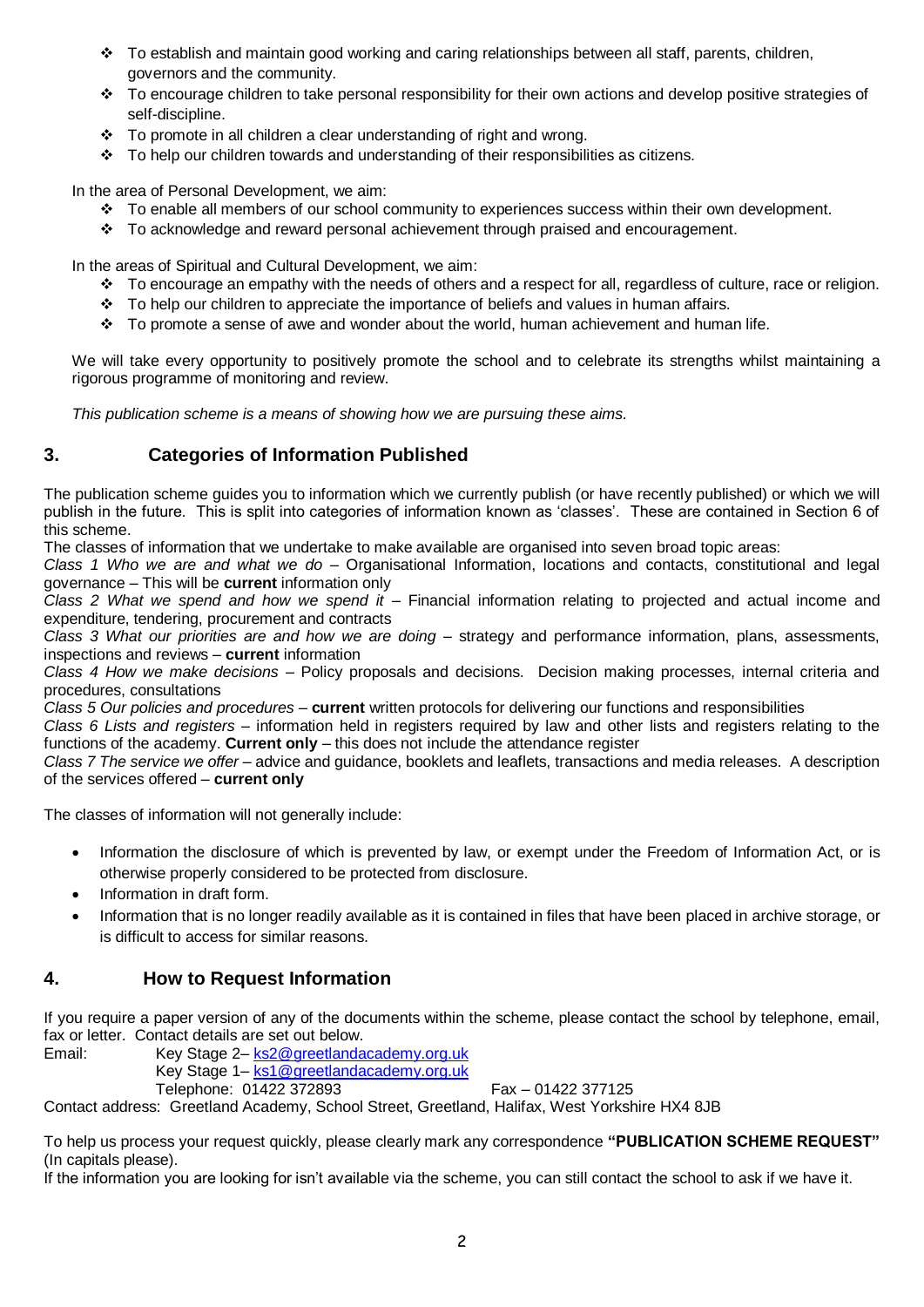# **5. Paying for Information**

Information published on our website is free, although you may incur costs from your Internet Service Provider. If you don't have Internet access, you can access our website using a local library or Internet cafe'.

Single copies of information covered by this publication are provided free unless stated otherwise in Section 6. If your request means that we have to do a lot of photocopying or printing, or pay a large postage charge, or is for a priced item such as some printed publications or videos we will let you know the cost before fulfilling your request.

## **6. Classes of Information Currently Published**

### **Class 1: Who we are and what we do – current information**

- Who's who in the school staffing details
- Who's who on the governing body including appointment dates
- Instruments of Government/Articles of Association
- School Prospectus
- Staffing Structure
- School session times and term dates
- Address of school and contact details, including email address

### **Class 2: What we spend and how we spend it**

- Financial Audit Reports
- Grant Funding Reports
- Academy Funding Agreement
- Value for Money Statement

### **Class 3: What are priorities are and how we are doing**

- Ofsted status
- Performance data
- Multi Academy Trust future plans
- Safeguarding and child protection
- Teacher Training
- School to School Support

### **Class 4: How we make decisions**

- Admissions Policy
- Governing Body meeting minutes

#### **Class 5: Our Policies and procedures in relation to pupils**

- School Policies
- **•** Equality & Diversity
- Records Management including Security and Data Protection Policies
- Charging and remissions/Lettings policy

#### **Class 6: Lists and registers**

- Curriculum circulars and statutory instruments
- Any information the school is currently legally required to hold in publicly available registers\*

#### **Class 7: The services we offer**

- Extra-curricular activities
- Breakfast Club
- School publications: leaflets, booklets and newsletters

All of the above can be found on the school website, except items marked with an \*